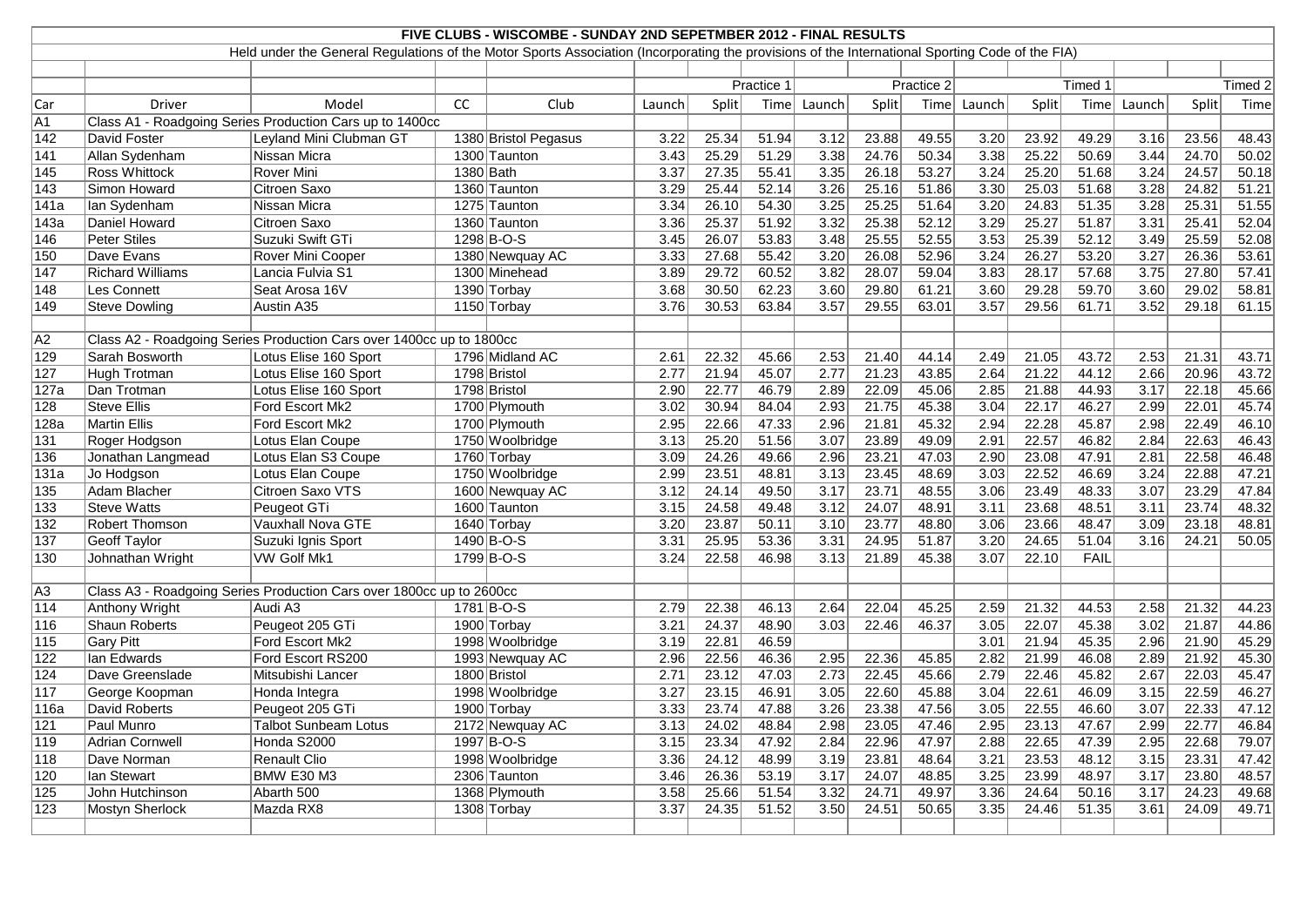| FIVE CLUBS - WISCOMBE - SUNDAY 2ND SEPETMBER 2012 - FINAL RESULTS<br>Held under the General Regulations of the Motor Sports Association (Incorporating the provisions of the International Sporting Code of the FIA) |                                                                             |                                                                             |    |                             |            |       |       |            |       |       |        |       |         |        |         |             |
|----------------------------------------------------------------------------------------------------------------------------------------------------------------------------------------------------------------------|-----------------------------------------------------------------------------|-----------------------------------------------------------------------------|----|-----------------------------|------------|-------|-------|------------|-------|-------|--------|-------|---------|--------|---------|-------------|
|                                                                                                                                                                                                                      |                                                                             |                                                                             |    |                             |            |       |       |            |       |       |        |       |         |        |         |             |
|                                                                                                                                                                                                                      |                                                                             |                                                                             |    |                             |            |       |       |            |       |       |        |       |         |        |         |             |
|                                                                                                                                                                                                                      |                                                                             |                                                                             |    |                             | Practice 1 |       |       | Practice 2 |       |       |        |       | Timed 1 |        | Timed 2 |             |
| Car                                                                                                                                                                                                                  | Driver                                                                      | Model                                                                       | CC | Club                        | Launch     | Split | Time  | Launch     | Split | Time  | Launch | Split | Time    | Launch | Split   | Time        |
| $\overline{A4}$                                                                                                                                                                                                      |                                                                             | Class A4 - Roadgoing Series Production Cars over 2600cc                     |    |                             |            |       |       |            |       |       |        |       |         |        |         |             |
| $\overline{99}$                                                                                                                                                                                                      | Simon Neve                                                                  | Mitsubishi Lancer Evo 6                                                     |    | 2300 Bristol                | 2.42       | 21.47 | 44.04 | 2.48       | 21.89 | 45.40 | 2.36   | 20.88 | 43.28   | 2.29   | 20.96   | 43.25       |
| 97                                                                                                                                                                                                                   | Roy Bray                                                                    | <b>Escort Cosworth</b>                                                      |    | 1994 Woolbridge             | 2.76       | 22.27 | 45.13 | 2.77       | 22.51 | 46.23 | 2.55   | 21.35 | 43.92   | 2.54   | 21.08   | 43.56       |
| 100                                                                                                                                                                                                                  | <b>Mark Brewer</b>                                                          | <b>Nissan Sunny GTiR</b>                                                    |    | 2300 Taunton                | 2.95       | 23.54 | 48.43 | 2.82       | 23.63 | 48.57 | 2.80   | 21.95 | 45.10   | 2.61   | 21.57   | 44.63       |
| 103                                                                                                                                                                                                                  | <b>Trevor McMaster</b>                                                      | <b>TVR Tamora</b>                                                           |    | 3605 Bristol                | 3.04       | 23.21 | 47.76 | 2.78       | 51.88 | 85.20 | 2.82   | 22.48 | 46.68   | 2.77   | 21.63   | 45.14       |
| 102                                                                                                                                                                                                                  | Tom Reeves                                                                  | Mitsubish Evo                                                               |    | 2000 Woolbridge             | 2.72       | 21.78 | 45.10 | 2.62       | 23.38 | 49.34 | 2.54   | 22.67 | 46.68   | 2.73   | 22.15   | 45.60       |
| 105a                                                                                                                                                                                                                 | <b>Jack Ellis</b>                                                           | Subaru Imprez                                                               |    | 1998 Plymouth               | 3.04       | 25.16 | 50.51 | 2.99       | 24.47 | 49.49 | 2.84   | 23.73 | 49.10   | 2.72   | 22.69   | 46.80       |
| 104                                                                                                                                                                                                                  | Nick Bayldon                                                                | Porsche 911 C2                                                              |    | 3600 Woolbridge             | 2.90       | 23.54 | 49.65 | 2.87       | 23.32 | 48.66 | 2.77   | 22.54 | 47.50   | 2.89   | 22.68   | 46.83       |
| $\overline{109}$                                                                                                                                                                                                     | Lawrence Alexander                                                          | <b>BMW Z3M</b>                                                              |    | 3201 Woolbridge             | 3.06       | 23.74 | 48.97 | 3.16       | 23.88 | 49.85 | 3.02   | 22.88 | 47.76   | 2.88   | 22.35   | 47.34       |
| 105                                                                                                                                                                                                                  | <b>Nick Ellis</b>                                                           | Subaru Imprez                                                               |    | 1998 Plymouth               | 2.92       | 23.72 | 48.98 | 2.89       | 24.84 | 50.68 | 2.87   | 23.59 | 48.04   | 2.95   | 23.50   | 47.81       |
| 106                                                                                                                                                                                                                  | David Sheppard                                                              | Suburu Impreza Type R                                                       |    | 1994 Woolbridge             | 2.87       | 24.62 | 49.88 | 2.81       | 24.17 | 50.25 | 2.73   | 23.42 | 49.10   | 2.79   | 23.61   | 48.75       |
| 108                                                                                                                                                                                                                  | <b>Robert James</b>                                                         | Ford Fovus RS                                                               |    | 2521 Bridgend AC            | 3.27       | 24.54 | 50.16 | 3.25       | 24.31 | 50.01 | 3.16   | 23.71 | 49.20   | 3.18   | 23.79   | 48.98       |
| 107                                                                                                                                                                                                                  | Jeff Allan                                                                  | <b>TVR T350C</b>                                                            |    | 3605 Midland AC             | 3.16       | 24.87 | 51.34 | 3.12       | 24.92 | 50.83 | 3.14   | 24.26 | 57.01   | 2.92   | 23.74   | 49.04       |
| 110                                                                                                                                                                                                                  | <b>Chris Stone</b>                                                          | Porsche 911                                                                 |    | 2700 Bristol                | 2.95       | 25.67 | 52.15 | 2.85       | 25.24 | 51.78 | 2.93   | 25.07 | 51.73   | 2.89   | 25.16   | 51.46       |
| 111                                                                                                                                                                                                                  | <b>Richard Barnes</b>                                                       | <b>BMW E46 M3</b>                                                           |    | 3296 Taunton                | 3.47       | 26.94 | 54.14 | 3.41       | 27.01 | 55.10 | 3.18   | 25.49 | 51.73   | 3.13   | 25.52   | 51.91       |
|                                                                                                                                                                                                                      |                                                                             |                                                                             |    |                             |            |       |       |            |       |       |        |       |         |        |         |             |
| B1                                                                                                                                                                                                                   |                                                                             | Class B1 - Roadgoing Specialist Production Cars. Car Engines up to 1400cc & |    |                             |            |       |       |            |       |       |        |       |         |        |         |             |
| 78                                                                                                                                                                                                                   | Melvyn James                                                                | Sylva Striker                                                               |    | 1340 Torbay                 | 3.18       | 22.50 | 46.50 | 3.34       | 23.95 | 49.52 | 2.83   | 21.63 | 44.23   | 2.94   | 21.63   | 44.36       |
| B2                                                                                                                                                                                                                   | Class B2 - Roadgoing Specialist Production Cars. Car Engines over 1400cc up |                                                                             |    |                             |            |       |       |            |       |       |        |       |         |        |         |             |
| 70                                                                                                                                                                                                                   | Philip Pearn                                                                | <b>Stuart Taylor R1</b>                                                     |    | 998 Plymouth                | 2.78       | 21.63 | 43.97 | 2.96       | 23.21 | 47.67 | 2.59   | 20.54 | 42.55   | 2.64   |         | <b>FAIL</b> |
| 70a                                                                                                                                                                                                                  | <b>Geoff Pearn</b>                                                          | <b>Stuart Taylor R1</b>                                                     |    | 998 Plymouth                | 3.00       | 23.80 | 47.69 | 3.00       | 24.23 | 48.82 | 2.82   | 22.44 | 46.32   | 2.68   | 22.18   | 45.61       |
| $\overline{71}$                                                                                                                                                                                                      | Keith Hazell                                                                | Sylva Striker                                                               |    | 1600 Farnborough & District | 3.58       | 24.18 | 48.24 | 3.30       | 25.43 | 51.47 | 3.06   | 22.51 | 45.93   | 2.97   | 21.87   | <b>FAIL</b> |
| $\overline{72}$                                                                                                                                                                                                      | Paul Sullivan                                                               | Westfield SEi                                                               |    | 1600 Woolbridge             | 3.12       | 23.50 | 49.32 | 3.14       | 25.84 | 54.13 | 3.01   | 23.00 | 47.96   | 3.11   | 23.07   | 47.48       |
| 75                                                                                                                                                                                                                   | Mark Jago                                                                   | <b>Dutton Melos</b>                                                         |    | 1700 Ecurie Cymraeg         | 2.84       | 23.33 | 47.98 | 3.12       | 25.31 | 52.72 | 2.75   | 23.36 | 47.59   | 2.75   | 23.32   | 47.76       |
| 76                                                                                                                                                                                                                   | <b>George Newrick</b>                                                       | <b>Westfield SEiW</b>                                                       |    | 1700 Midland AC             | 3.00       | 24.05 | 49.91 | 2.99       | 25.00 | 52.40 | 2.80   | 22.91 | 47.99   | 2.86   | 22.91   | 48.00       |
| 73                                                                                                                                                                                                                   | lan Hodgson                                                                 | <b>Westfield SEiW</b>                                                       |    | 1600 Torbay                 | 3.22       | 24.34 | 49.87 | 3.50       | 26.93 | 55.04 | 3.11   | 23.59 | 48.62   | 3.01   | 23.47   | 48.44       |
| 72a                                                                                                                                                                                                                  | John Sullivan                                                               | Westfield SEi                                                               |    | 1600 Woolbridge             | 3.59       | 27.14 | 56.25 | 3.27       | 26.64 | 54.86 | 3.16   | 25.69 | 52.30   | 3.23   | 26.42   | 53.99       |
|                                                                                                                                                                                                                      |                                                                             |                                                                             |    |                             |            |       |       |            |       |       |        |       |         |        |         |             |
| $\overline{B3}$                                                                                                                                                                                                      |                                                                             | Class B3 - Roadgoing Specialist Production Cars. Car Engines over 1800cc &  |    |                             |            |       |       |            |       |       |        |       |         |        |         |             |
| $\overline{61}$                                                                                                                                                                                                      | Neal Coles                                                                  | Westfield Megabusa                                                          |    | 1300 Plymouth               | 2.67       | 21.31 | 43.96 |            |       |       | 2.55   | 20.55 | 42.17   | 2.59   | 20.48   | 41.98       |
| $\overline{62}$                                                                                                                                                                                                      | Andy Cawsey                                                                 | Westfield SEW                                                               |    | $2045$ Torbay               | 2.80       | 22.08 | 44.88 | 3.08       | 23.94 | 48.96 | 2.67   | 21.05 | 43.56   | 2.60   | 20.84   | 42.62       |
| 63                                                                                                                                                                                                                   | Mike Williams                                                               | Westfield                                                                   |    | 1998 Woolbridge             | 2.81       | 21.38 | 43.88 | 2.75       | 22.49 | 47.10 | 2.58   | 20.71 | 42.75   | 2.63   | 20.74   | 42.91       |
| 66                                                                                                                                                                                                                   | Rob Perry                                                                   | Westfield SE                                                                |    | 2000 Bristol                | 2.74       | 21.91 | 44.62 | 2.87       | 23.71 | 48.39 | 2.64   | 20.75 | 43.16   | 2.62   | 21.04   | 43.41       |
| 65                                                                                                                                                                                                                   | <b>Stewart Green</b>                                                        | Sylva Riot                                                                  |    | 1300 Woolbridge             | 3.11       | 21.99 | 45.13 | 3.09       | 25.32 | 53.46 | 2.83   | 21.96 | 44.81   | 2.80   | 21.89   | 44.12       |
| 66a                                                                                                                                                                                                                  | Ben Perry                                                                   | Westfield SE                                                                |    | 2000 Bristol                | 3.07       | 25.10 | 50.02 | 2.84       | 22.65 | 46.03 | 2.78   | 21.90 | 45.47   | 2.73   | 21.60   | 44.35       |
| 64                                                                                                                                                                                                                   | <b>Cliff Conibear</b>                                                       | Lotus 23B                                                                   |    | 1998 Woolbridge             | 3.11       | 23.44 | 46.62 | 3.47       | 26.49 | 54.14 | 2.96   | 22.85 | 47.80   | 3.03   | 23.38   | 46.25       |
| $\overline{67}$                                                                                                                                                                                                      | Michael Ford                                                                | <b>Westfield SEiW</b>                                                       |    | 1993 Woolbridge             | 3.29       | 26.67 | 52.93 | 3.25       | 26.76 | 54.97 | 2.93   | 25.23 | 50.92   | 2.97   | 25.49   | 50.92       |
| C1                                                                                                                                                                                                                   |                                                                             | Class C1 - Modified Limited Production Cars up to 1400cc                    |    |                             |            |       |       |            |       |       |        |       |         |        |         |             |
| 56                                                                                                                                                                                                                   | Peter Blomfield                                                             | Peugeot 205                                                                 |    | 1360 Plymouth               | 2.98       | 23.15 | 46.71 | 2.93       | 22.18 | 45.33 | 2.80   | 21.23 | 43.63   | 2.83   | 21.31   | 43.92       |
| 58                                                                                                                                                                                                                   | <b>Christopher Crocker</b>                                                  | <b>Austin Mini</b>                                                          |    | 1380 Torbay                 | 2.95       | 22.85 | 46.78 | 2.94       | 22.63 | 46.67 | 2.83   | 21.90 | 46.04   | 2.85   | 22.22   | 53.54       |
| 57                                                                                                                                                                                                                   | Clive James                                                                 | Peugeot 205 XS                                                              |    | 1397 Taunton                | 3.15       | 24.10 | 49.81 | 3.09       | 24.27 | 50.33 | 3.09   | 23.66 | 48.95   | 3.08   | 23.77   | 49.01       |
| 59                                                                                                                                                                                                                   | Craig Evans                                                                 | Austin Mini                                                                 |    | 998 Bristol Pegasus         | 3.34       | 25.42 | 51.42 | 3.22       | 25.18 | 51.77 | 3.24   | 24.34 | 49.24   | 3.21   | 24.17   | 49.87       |
| 60                                                                                                                                                                                                                   | Darrell Denning                                                             | Nissan Micra                                                                |    | 1275 Woolbridge             | 3.37       | 26.67 | 54.70 | 3.36       | 26.27 | 53.93 | 3.38   | 25.45 | 51.95   | 3.27   | 25.00   | 51.06       |
|                                                                                                                                                                                                                      |                                                                             |                                                                             |    |                             |            |       |       |            |       |       |        |       |         |        |         |             |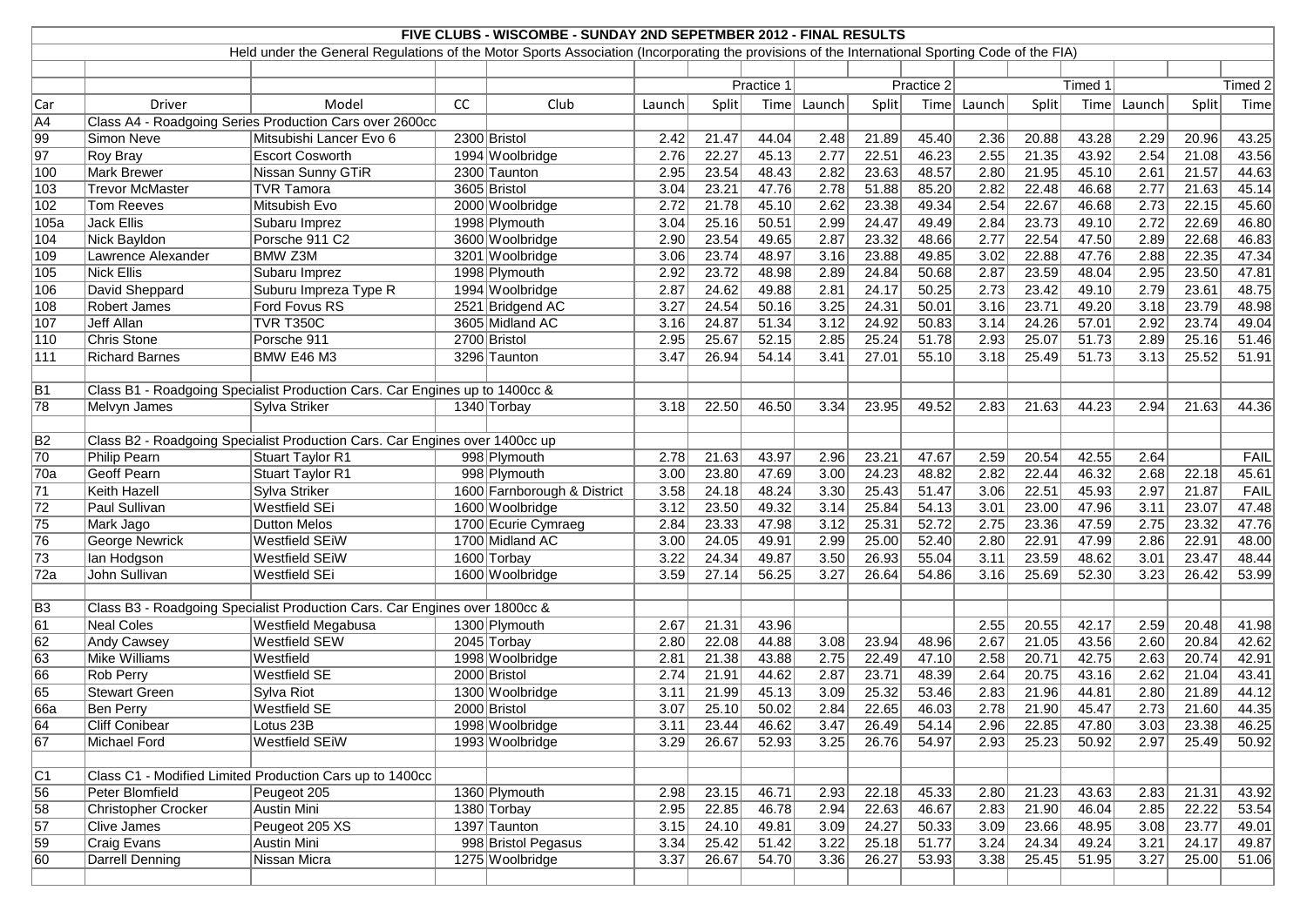|                  |                                           |                                                                                                                                                 |          | FIVE CLUBS - WISCOMBE - SUNDAY 2ND SEPETMBER 2012 - FINAL RESULTS |            |         |       |        |            |               |        |              |       |        |                 |       |
|------------------|-------------------------------------------|-------------------------------------------------------------------------------------------------------------------------------------------------|----------|-------------------------------------------------------------------|------------|---------|-------|--------|------------|---------------|--------|--------------|-------|--------|-----------------|-------|
|                  |                                           | Held under the General Regulations of the Motor Sports Association (Incorporating the provisions of the International Sporting Code of the FIA) |          |                                                                   |            |         |       |        |            |               |        |              |       |        |                 |       |
|                  |                                           |                                                                                                                                                 |          |                                                                   |            |         |       |        |            |               |        |              |       |        |                 |       |
|                  |                                           |                                                                                                                                                 |          |                                                                   | Practice 1 |         |       |        | Practice 2 |               |        | Timed 1      |       |        | Timed 2         |       |
| $ $ Car          | <b>Driver</b>                             | Model                                                                                                                                           | cc       | Club                                                              | Launch     | Split   | Time  | Launch | Split      | Time          | Launch | Split        | Time  | Launch | Split           | Time  |
| C2               |                                           | Class C2 - Modified Limited Production Cars over 1400cc up to 1800cc                                                                            |          |                                                                   |            |         |       |        |            |               |        |              |       |        |                 |       |
| $\overline{50}$  | Gordon Iles                               | Vauxhall Tigra                                                                                                                                  |          | 1598 Torbay                                                       | 2.95       | 22.39   | 45.85 | 3.05   | 23.75      | 49.92         | 2.82   | 21.81        | 44.96 | 2.92   | 22.02           | 45.22 |
| $\overline{52a}$ | <b>Russell Tout</b>                       | Ford Fiesta                                                                                                                                     |          | 1700 Torbay                                                       | 3.01       | 23.10   | 47.05 | 2.87   | 22.28      | 46.12         | 2.78   | 22.44        | 45.95 | 2.88   | 21.98           | 45.51 |
| $\overline{52}$  | Gerald Tout                               | Ford Fiesta                                                                                                                                     |          | 1700 Torbay                                                       | 2.84       | 23.05   | 48.33 | 2.97   | 23.49      | 48.64         | 2.80   | 22.75        | 46.73 | 2.79   | 22.39           | 47.57 |
|                  |                                           |                                                                                                                                                 |          |                                                                   |            |         |       |        |            |               |        |              |       |        |                 |       |
| $\overline{C3}$  |                                           | Class C3 - Modified Limited Production Cars over 1800cc up to 2600cc                                                                            |          |                                                                   |            |         |       |        |            |               |        |              |       |        |                 |       |
| $\overline{47}$  | Stewart Lillington                        | Vauxhall Astra GTE                                                                                                                              |          | 1998 Windwhistle                                                  | 3.00       | 21.53   | 43.74 | 3.01   | 22.09      | 46.46         | 2.87   | 20.87        | 43.17 | 2.86   | 21.14           | 43.32 |
| 48               | lan Joyce                                 | Peugeot 205 GTi                                                                                                                                 |          | 1900 Woolbridge                                                   | 3.01       | 22.13   | 45.70 | 2.99   | 23.28      | 49.75         | 2.92   | 21.53        | 44.60 | 2.93   | 21.57           | 44.42 |
| 49               | <b>Bruce Atkinson</b>                     | Alfa Romeo GT Junior                                                                                                                            | 1962 MAC |                                                                   | 3.04       | 26.72   | 53.78 | 3.12   | 26.61      | 54.58         | 2.99   | 25.16        | 52.15 | 2.97   | 24.53           | 51.42 |
|                  |                                           |                                                                                                                                                 |          |                                                                   |            |         |       |        |            |               |        |              |       |        |                 |       |
| C4               |                                           | Class C4 - Modified Limited Production Cars over 2600cc                                                                                         |          |                                                                   |            |         |       |        |            |               |        |              |       |        |                 |       |
| 44               | Den Conibear                              | Nissan GTiR                                                                                                                                     |          | 1998 Woolbridge                                                   | 2.39       | 21.53   | 44.02 | 2.58   | 22.56      | 46.60         | 2.34   | 21.12        | 43.19 | 2.21   | 20.91           | 43.18 |
| 45               | Paul Slade                                | Jaguar E Type                                                                                                                                   |          | 3800 BARC                                                         | 3.11       | 24.06   | 49.39 | 3.18   | 24.89      | 51.93         | 3.02   | 23.28        | 47.88 | 3.03   | 23.67           | 50.75 |
|                  |                                           |                                                                                                                                                 |          |                                                                   |            |         |       |        |            |               |        |              |       |        |                 |       |
| $\overline{D1}$  | Class D1 - Sports Libre Cars up to 1800cc |                                                                                                                                                 |          |                                                                   |            |         |       |        |            |               |        |              |       |        |                 |       |
| $\overline{40}$  | Luke Trotman                              | Mallock Mk18B                                                                                                                                   |          | 1200 Bristol                                                      | 2.47       | 20.60   | 42.40 | 2.41   | 20.05      | 42.33         | 2.37   | 19.47        | 40.26 |        |                 |       |
| 41               | Kevin Cole                                | <b>IMP Spaceframe Saloon</b>                                                                                                                    |          | 1070 Swansea                                                      | 2.82       | 21.40   | 43.80 | 2.58   | 21.13      | 43.76         | 2.44   | 20.25        | 42.60 | 2.53   | 20.56           | 42.54 |
| $\overline{39}$  | Ian Gaskell                               | Global Gt 1                                                                                                                                     |          | 998 Farnborough & District                                        | 2.54       | 21.43   | 44.58 | 2.52   | 21.04      | 43.24         | 2.46   | 20.48        | 42.74 | 2.44   | 20.40           | 42.55 |
| $\overline{42}$  | Kevin Frost                               | KMD Sports                                                                                                                                      |          | 1796 Torbay                                                       | 3.29       | 22.63   | 45.89 | 3.08   | 22.51      | 45.84         | 2.97   | 21.42        | 43.45 | 3.01   | 21.66           | 43.56 |
|                  |                                           |                                                                                                                                                 |          |                                                                   |            |         |       |        |            |               |        |              |       |        |                 |       |
| D <sub>2</sub>   | Class D2 - Sports Libre Cars over 1800cc  |                                                                                                                                                 |          |                                                                   |            |         |       |        |            |               |        |              |       |        |                 |       |
| $\overline{34}$  | Doug Bennett                              | Sylva Striker                                                                                                                                   |          | 2300 Plymouth                                                     | 2.73       | 20.01   | 40.17 | 2.75   | 20.34      | 42.32         | 2.68   | 19.33        | 39.36 | 2.53   | 19.57           | 40.06 |
| $\overline{35}$  | <b>Hayley Thorne</b>                      | Pilbeam MP43                                                                                                                                    |          | 5000 Woolbridge                                                   | 2.48       | 20.81   | 42.92 | 2.58   | 20.63      | 43.40         | 2.47   | 20.10        | 40.47 | 2.45   | 19.91           | 41.01 |
| 35a              | Colin Pook                                | Pilbeam MP43                                                                                                                                    |          | 5000 Woolbridge                                                   | 2.66       | 21.26   | 44.68 | 2.86   | 23.76      | 49.66         | 2.57   | 20.12        | 41.75 | 2.53   | 20.43           | 41.39 |
| $\overline{37}$  | John Biggs                                | MGB Kayne Special (1965)                                                                                                                        |          | 3616 Bristol                                                      | 2.93       | 25.09   | 51.77 | 3.07   | 26.88      | 54.57         | 2.99   | 26.15        | 51.39 | 2.88   | 24.73           | 50.36 |
| 36               | John Reed                                 | Ford Anglia 105E                                                                                                                                |          | 3000 Torbay                                                       | 3.26       | 24.74   | 51.66 | 3.24   | 24.58      | 51.42         | 3.21   | 24.43        | 51.49 | 3.23   | 24.58           | 51.44 |
| 37a              | Jonathan Biggs                            | MGB Kayne Special (1965)                                                                                                                        |          | 3616 Bristol                                                      | 3.06       | 26.21   | 54.62 | 3.43   | 29.18      | 60.05         | 2.95   | 26.00        | 54.29 | 3.21   | 25.83           | 54.33 |
|                  |                                           |                                                                                                                                                 |          |                                                                   |            |         |       |        |            |               |        |              |       |        |                 |       |
| D4               | Class D4 - Rally Cars over 1600cc         |                                                                                                                                                 |          |                                                                   |            |         |       |        |            |               |        |              |       |        |                 |       |
| 80               | Craig Moore                               | Ford Cortina GT                                                                                                                                 |          | 2000 Woolbridge                                                   | 3.07       | 22.38   | 45.91 | 3.06   | 23.25      | 48.26         | 2.69   | 21.08        | 43.59 | 2.69   | 21.22           | 43.94 |
| $\overline{81}$  | Tim Porter                                | <b>Escort Mk2</b>                                                                                                                               |          | 1998 DEWS                                                         | 3.30       | $22.93$ | 46.72 | 3.32   |            | $23.84$ 49.35 |        | $2.82$ 21.50 | 44.67 | 2.75   | $\boxed{21.50}$ | 45.04 |
| $\overline{82}$  | Michael Williams                          | Ford Escort Mk2                                                                                                                                 |          | 1993 Swansea                                                      | 3.35       | 29.66   | 70.39 | 3.43   | 23.93      | 49.14         | 3.16   | 21.99        | 46.42 | 2.95   | 22.53           | 45.95 |
|                  |                                           |                                                                                                                                                 |          |                                                                   |            |         |       |        |            |               |        |              |       |        |                 |       |
| DW               | <b>Class DW - DEWS Speed Series Class</b> |                                                                                                                                                 |          |                                                                   |            |         |       |        |            |               |        |              |       |        |                 |       |
| $\overline{84}$  | <b>Derek Kessell</b>                      | Maguire Mini Cooper 'S'                                                                                                                         |          | 1360 DEWS                                                         | 2.90       | 21.86   | 44.92 | 3.51   | 25.39      | 50.88         | 2.86   | 21.18        | 43.48 | 2.87   | 21.37           | 44.04 |
| $\overline{87}$  | Peter Knight                              | Austin Mini                                                                                                                                     |          | 1590 DEWS                                                         | 3.31       | 24.75   | 51.25 | 3.79   | 26.92      | 55.51         | 3.24   | 24.02        | 49.80 | 3.17   | 23.52           | 50.56 |
| 88               | Mike Mark                                 | Morris Cooper                                                                                                                                   |          | 1293 DEWS                                                         | 3.30       | 26.04   | 52.74 | 3.99   | 27.83      | 55.85         | 3.21   | 24.51        | 50.14 | 3.19   | 24.36           | 49.81 |
| 89               | Mark Whitchurch                           | Austin Mini Cooper S                                                                                                                            |          | 1380 DEWS                                                         | 3.31       | 25.32   | 51.49 | 3.94   | 26.70      | 54.60         | 3.29   | 24.76        | 51.39 | 3.32   | 24.58           | 50.59 |
| $\overline{92}$  | Barbara Alexander-Mark                    | Morris Mini Cooper                                                                                                                              |          | 1380 DEWS                                                         | 3.25       | 25.59   | 52.72 | 3.61   | 26.49      | 55.40         | 3.37   | 25.34        | 52.02 | 3.25   | 24.62           | 51.23 |
| $\overline{86}$  | David Nutland                             | Austin Cooper S                                                                                                                                 |          | 1380 DEWS                                                         | 3.37       | 28.06   | 56.77 | 4.20   | 30.64      | 59.59         | 3.51   | 25.99        | 53.39 | 3.25   | 25.50           | 51.76 |
| $\overline{91}$  | Rob Still                                 | Morris Mini                                                                                                                                     |          | 1293 DEWS                                                         | 3.43       | 26.16   | 53.29 | 4.07   | 27.99      | 56.58         | 3.37   | 25.78        | 52.62 | 3.40   | 25.59           | 52.23 |
| $\sqrt{93}$      | <b>Tony Salter</b>                        | Rover Mini Cooper                                                                                                                               |          | 1293 DEWS                                                         | 3.35       | 26.28   | 53.37 | 3.65   | 27.27      | 55.64         | 3.37   | 25.85        | 53.32 | 3.26   | 25.56           | 52.51 |
| $\overline{90}$  | Mark Feetham                              | Austin Cooper S                                                                                                                                 |          | 1293 DEWS                                                         | 3.67       | 27.27   | 55.41 | 4.17   | 29.27      | 58.22         | 3.53   | 26.40        | 53.82 | 3.62   | 26.26           | 53.38 |
|                  |                                           |                                                                                                                                                 |          |                                                                   |            |         |       |        |            |               |        |              |       |        |                 |       |